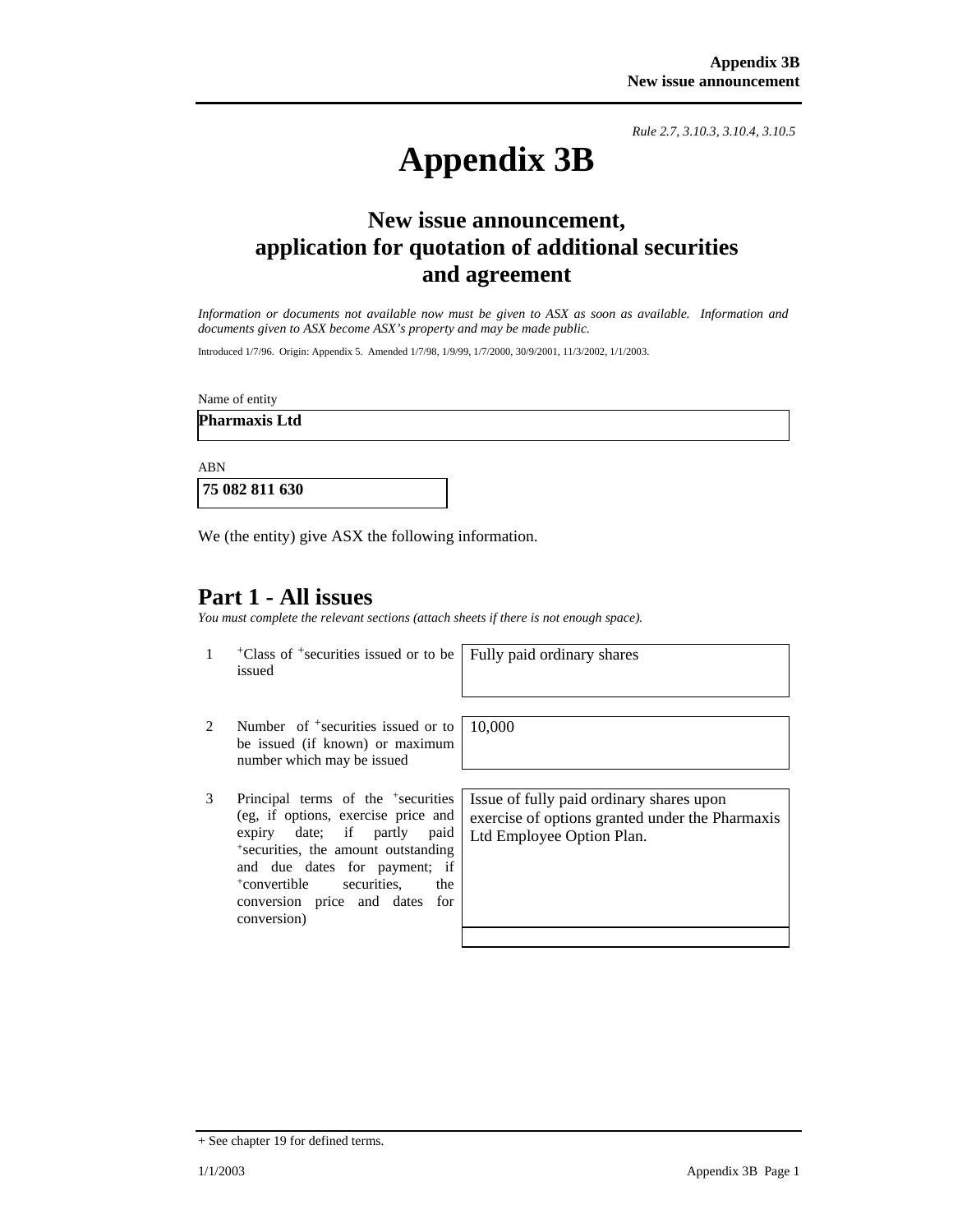| 4 | Do the +securities rank equally in all<br>respects from the date of allotment<br>with an existing <sup>+</sup> class of quoted<br>*securities?                                                                                                                                                                                                                                                                                   | Yes                                                                    |
|---|----------------------------------------------------------------------------------------------------------------------------------------------------------------------------------------------------------------------------------------------------------------------------------------------------------------------------------------------------------------------------------------------------------------------------------|------------------------------------------------------------------------|
|   | If the additional securities do not<br>rank equally, please state:<br>the date from which they do<br>$\bullet$<br>the extent to<br>which<br>they<br>$\bullet$<br>participate for the next dividend,<br>(in<br>the<br>case<br>of<br>a<br>trust.<br>distribution) or interest payment<br>the extent to which they do not<br>٠<br>rank equally, other than in<br>relation to the next dividend,<br>distribution or interest payment |                                                                        |
| 5 | Issue price or consideration                                                                                                                                                                                                                                                                                                                                                                                                     | 10,000 shares (PXSAS): \$1.8170                                        |
|   |                                                                                                                                                                                                                                                                                                                                                                                                                                  |                                                                        |
| 6 | Purpose of the issue<br>(If issued as consideration for the<br>acquisition of assets, clearly identify<br>those assets)                                                                                                                                                                                                                                                                                                          | Exercise of options under Pharmaxis Ltd<br><b>Employee Option Plan</b> |
|   |                                                                                                                                                                                                                                                                                                                                                                                                                                  |                                                                        |
| 7 | Dates of entering <sup>+</sup> securities into<br>uncertificated holdings or despatch<br>of certificates                                                                                                                                                                                                                                                                                                                         | 9 December 2009                                                        |
|   |                                                                                                                                                                                                                                                                                                                                                                                                                                  |                                                                        |
|   |                                                                                                                                                                                                                                                                                                                                                                                                                                  | Number<br><sup>+</sup> Class                                           |
| 8 | Number<br>and<br><sup>+</sup> class<br>of<br>all<br>quoted<br>*securities<br><b>ASX</b><br>on<br>(including the securities in clause<br>2 if applicable)                                                                                                                                                                                                                                                                         | 219,069,234<br>Fully<br>paid<br>ordinary<br>shares                     |
|   |                                                                                                                                                                                                                                                                                                                                                                                                                                  |                                                                        |

<sup>+</sup> See chapter 19 for defined terms.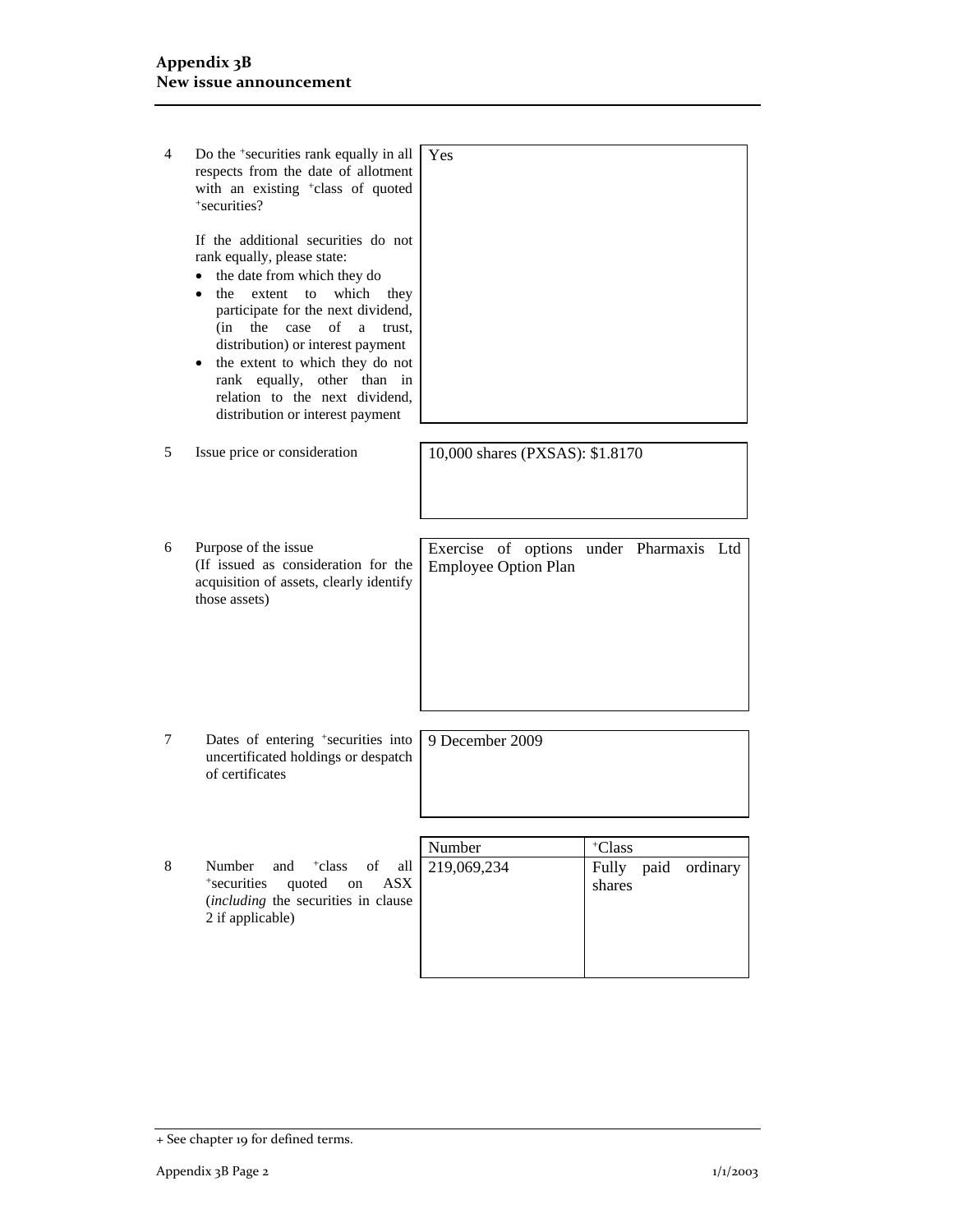|   |                                               | Number    | +Class                    |
|---|-----------------------------------------------|-----------|---------------------------|
| 9 | and <sup>+</sup> class<br>of<br>Number<br>all | 100,000   | Options expiring<br>on    |
|   | *securities not quoted on ASX                 |           | various dates with an     |
|   | (including the securities in clause           |           | of<br>exercise<br>price   |
|   | 2 if applicable)                              |           | \$0.125 (ASX Code         |
|   |                                               |           | PXSAM)                    |
|   |                                               | 4,006,000 | Options expiring on       |
|   |                                               |           | various dates with an     |
|   |                                               |           | exercise<br>price<br>of   |
|   |                                               |           | \$0.3125 (ASX Code        |
|   |                                               |           | PXSAO)                    |
|   |                                               | 500,000   | Options expiring 30       |
|   |                                               |           | November 2013 with        |
|   |                                               |           | an exercise price of      |
|   |                                               |           | \$0.376 (ASX Code         |
|   |                                               |           | PXSAQ)                    |
|   |                                               | 15,000    | Options expiring<br>3     |
|   |                                               |           | June 2014 with<br>an      |
|   |                                               |           | of<br>exercise price      |
|   |                                               |           | \$0.426 (ASX Code         |
|   |                                               |           | PXSAU)                    |
|   |                                               | 225,000   | Options<br>expiring<br>-1 |
|   |                                               |           | February 2015 with an     |
|   |                                               |           | exercise<br>price<br>οf   |
|   |                                               |           | \$0.8340 (ASX Code        |
|   |                                               |           | PXSAY)                    |
|   |                                               | 290,000   | Options expiring 11       |
|   |                                               |           | May 2015 with<br>an       |
|   |                                               |           | exercise price<br>of      |
|   |                                               |           | \$1.147 (ASX Code         |
|   |                                               |           | PXSAW)                    |
|   |                                               | 740,000   | Options expiring<br>-4    |
|   |                                               |           | August 2015 with an       |
|   |                                               |           | exercise price of \$1.79  |
|   |                                               |           | (ASX Code PXSAZ)          |
|   |                                               | 30,000    | Options expiring 17       |
|   |                                               |           | October 2015 with an      |
|   |                                               |           | exercise<br>price<br>of   |
|   |                                               |           | \$2.772 (ASX Code         |
|   |                                               |           | PXSAA)                    |

<sup>+</sup> See chapter 19 for defined terms.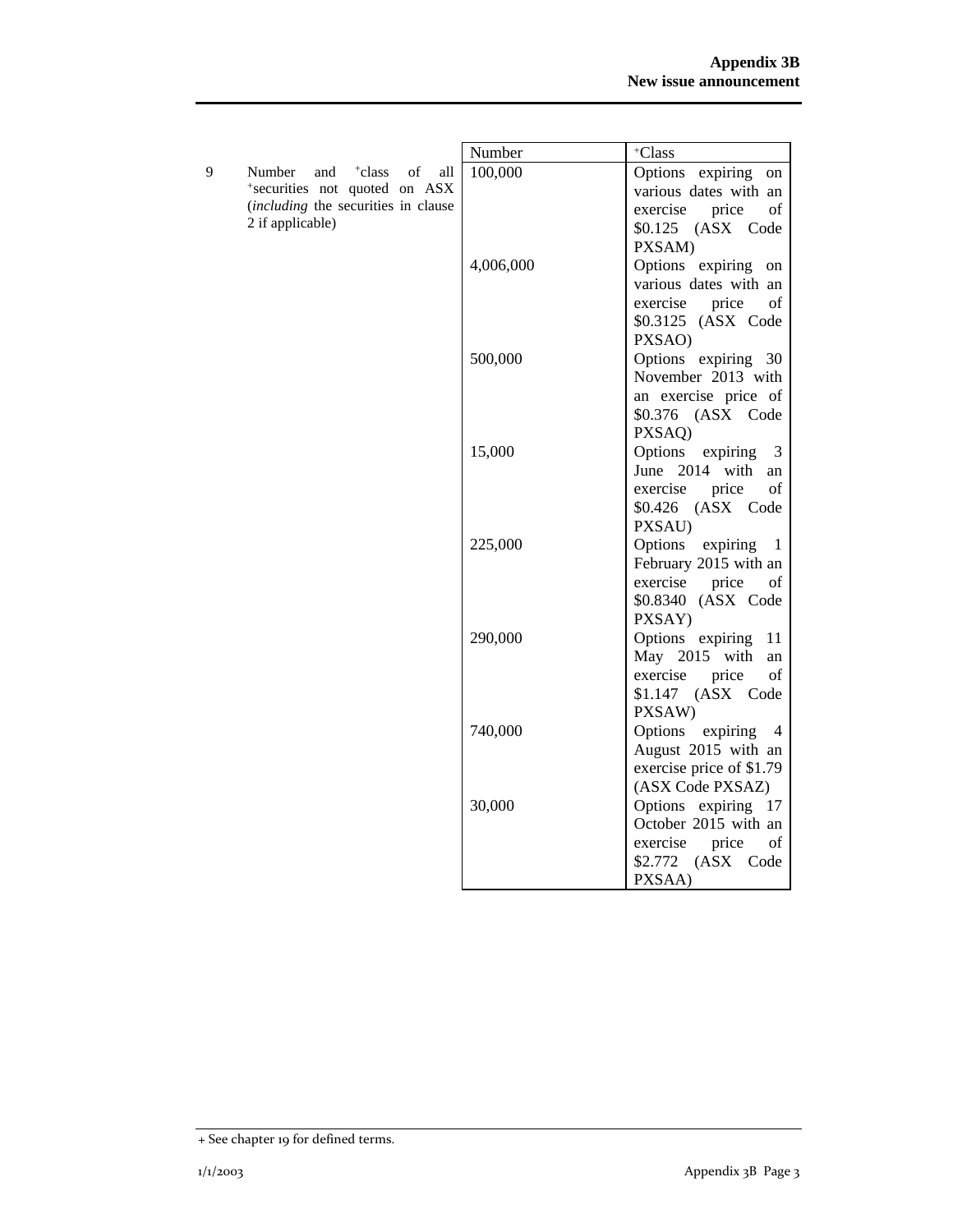| 35,000    | Options expiring 12<br>February 2016 with an<br>exercise price of<br>\$2.194 (ASX Code                      |
|-----------|-------------------------------------------------------------------------------------------------------------|
| 87,500    | PXSAB)<br>Options expiring 31<br>May 2016 with an<br>exercise price<br>of<br>\$2.034 (ASX Code              |
| 792,250   | PXSAC)<br>Options expiring 14<br>August 2016 with an<br>exercise price of<br>\$1.917 (ASX Code              |
| 40,625    | PXSAD)<br>Options expiring 19<br>September 2016 with<br>an exercise price of<br>\$1.8918 (ASX Code          |
| 32,500    | PXSAE)<br>Options expiring 13<br>December 2016 with<br>an exercise price of<br>\$3.0710 (ASX Code           |
| 157,500   | PXSAF)<br>Options expiring 17<br>June 2017 with<br>an<br>exercise price<br>of<br>\$3.3155 (ASX Code         |
| 1,549,000 | PXSAH)<br>Options expiring 9<br>August 2017 with an<br>exercise price<br>of<br>\$3.3890 (ASX Code           |
| 150,000   | PXSAL)<br>Options expiring 9<br>August 2017 with an<br>exercise price<br>of<br>\$3.3890 (ASX Code<br>PXSAI) |
| 200,000   | Options expiring 14<br>November 2016 with<br>an exercise price of<br>\$3.32258 (ASX Code<br>PXSAK)          |

<sup>+</sup> See chapter 19 for defined terms.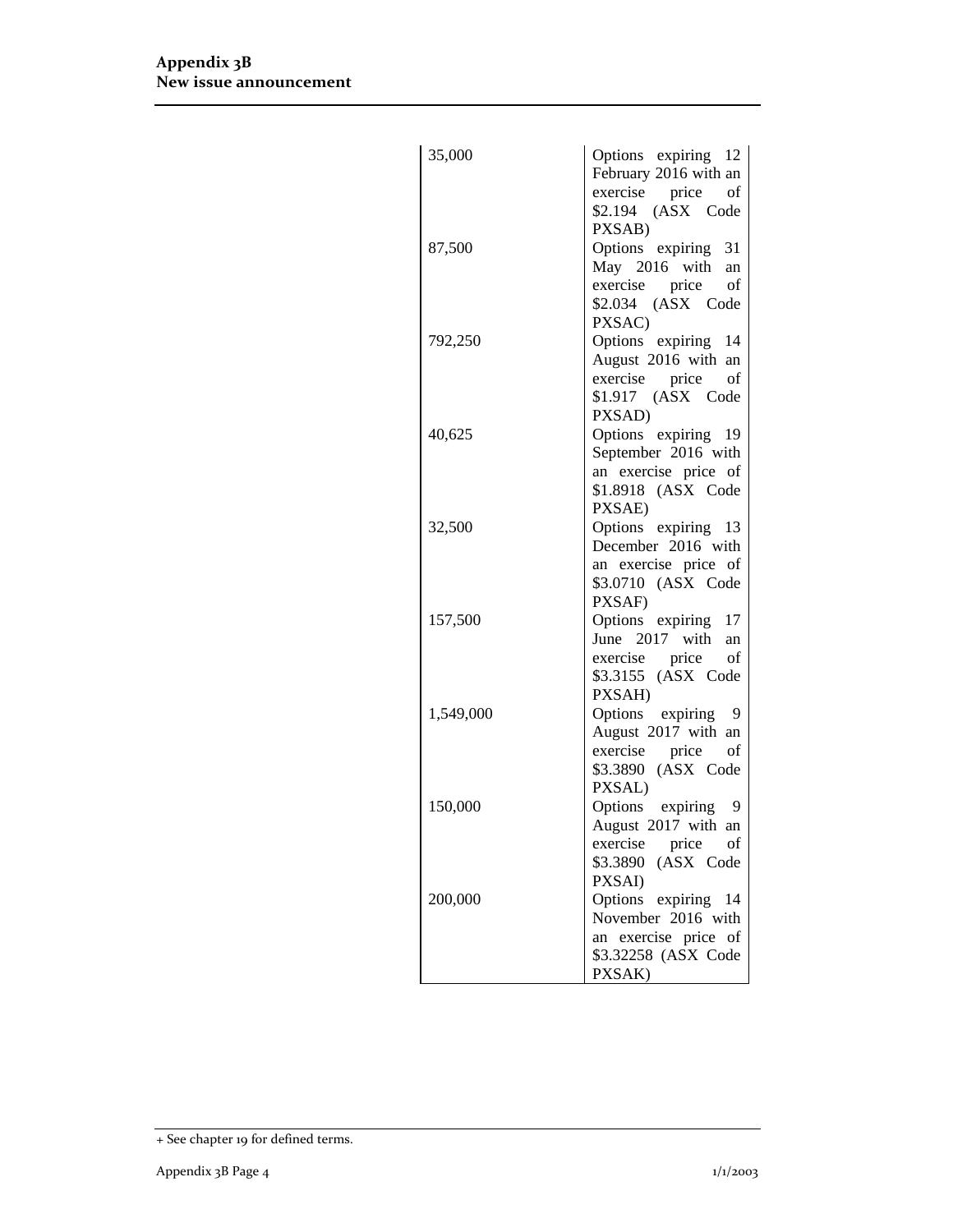| Number    | +Class                                     |
|-----------|--------------------------------------------|
| 507,000   | Options expiring 5                         |
|           | November 2017 with                         |
|           | an exercise price of                       |
|           | \$4.2900 (ASX Code                         |
|           | PXSAT)                                     |
| 2,000     | Options expiring 13                        |
|           | December 2017 with                         |
|           | an exercise price of                       |
|           | \$4.1373 (ASX Code                         |
|           | PXSAJ)                                     |
| 16,000    | Options expiring 7                         |
|           | February 2018 with an                      |
|           | exercise price<br>of                       |
|           | \$3.2666 (ASX Code                         |
|           | PXSAN)                                     |
| 14,000    | Options expiring 10                        |
|           | April 2018 with an                         |
|           | exercise price<br>of                       |
|           | \$2.1135 (ASX Code                         |
|           | PXSAP)                                     |
| 53,500    | Options expiring 22                        |
|           | June 2018 with<br>an                       |
|           | exercise price<br>of                       |
|           | \$1.5990 (ASX Code                         |
|           | PXSAR)                                     |
| 1,286,375 | Options expiring 11<br>August 2018 with an |
|           | exercise price<br>of                       |
|           | \$1.8170 (ASX Code                         |
|           | PXSAS)                                     |
| 200,000   | Options expiring 22                        |
|           | June 2018 with<br>an                       |
|           | exercise price<br>of                       |
|           | \$1.5990 (ASX Code                         |
|           | PXSAV)                                     |
| 200,000   | Options expiring 11                        |
|           | August 2018 with an                        |
|           | exercise<br>price<br>οf                    |
|           | \$1.8170 (ASX Code                         |
|           | PXSAX)                                     |
| 152,500   | Options expiring 22                        |
|           | October 2018 with an                       |
|           | exercise<br>price<br>of                    |
|           | \$1.6060 (ASX Code                         |
|           | PXSAAA)                                    |

<sup>+</sup> See chapter 19 for defined terms.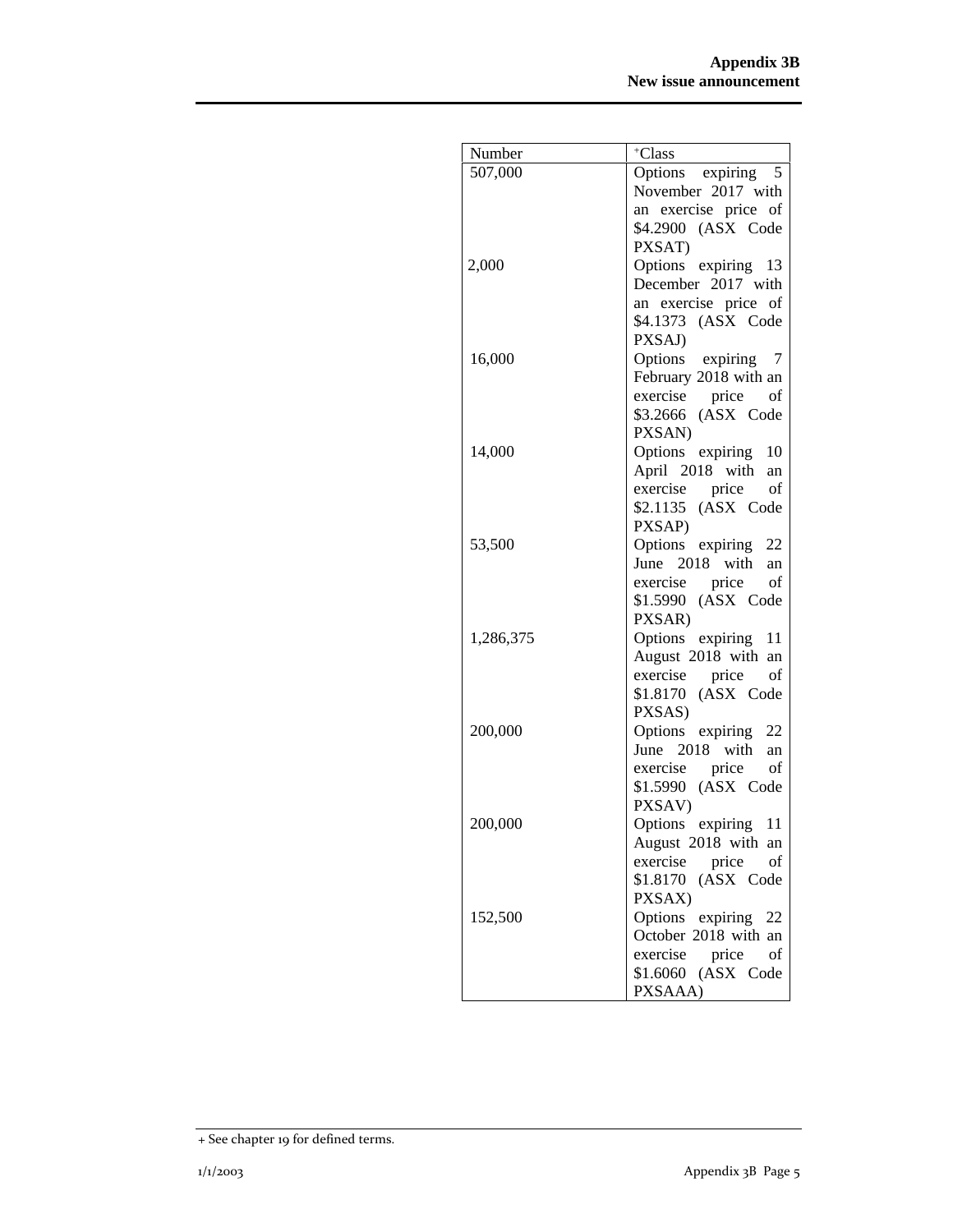|    |                                    | Number    | <sup>+</sup> Class    |
|----|------------------------------------|-----------|-----------------------|
|    |                                    | 50,000    | Options expiring 10   |
|    |                                    |           | December 2018 with    |
|    |                                    |           | an exercise price of  |
|    |                                    |           | \$1.1607 (ASX Code    |
|    |                                    |           | PXSAAB)               |
|    |                                    | 276,000   | Options expiring 4    |
|    |                                    |           | February 2019 with an |
|    |                                    |           | exercise price of     |
|    |                                    |           | \$1.3380 (ASX Code    |
|    |                                    |           | PXSAAC)               |
|    |                                    | 5,000     | Options expiring 22   |
|    |                                    |           | April 2019 with an    |
|    |                                    |           | exercise price of     |
|    |                                    |           | \$1.9574 (ASX Code    |
|    |                                    |           | PXSAAD)               |
|    |                                    | 1,808,500 | Options expiring 22   |
|    |                                    |           | June 2019 with<br>an  |
|    |                                    |           | exercise price of     |
|    |                                    |           | \$2.5498 (ASX Code    |
|    |                                    |           | PXSAAE)               |
| 10 | Dividend policy (in the case of a  | n/a       |                       |
|    | trust, distribution policy) on the |           |                       |
|    | increased capital (interests)      |           |                       |

# **Part 2 - Bonus issue or pro rata issue**

| 11 | holder<br>approval<br>security<br>Is<br>required?                                                        |  |
|----|----------------------------------------------------------------------------------------------------------|--|
|    |                                                                                                          |  |
| 12 | Is the issue renounceable or non-<br>renounceable?                                                       |  |
|    |                                                                                                          |  |
| 13 | Ratio in which the <sup>+</sup> securities will<br>be offered                                            |  |
|    |                                                                                                          |  |
| 14 | <sup>+</sup> Class of <sup>+</sup> securities to which the<br>offer relates                              |  |
|    |                                                                                                          |  |
| 15 | determine<br>$+$ Record<br>date<br>to<br>entitlements                                                    |  |
|    |                                                                                                          |  |
| 16 | Will holdings on different registers<br>(or subregisters) be aggregated for<br>calculating entitlements? |  |
|    |                                                                                                          |  |
| 17 | Policy for deciding entitlements in<br>relation to fractions                                             |  |
|    |                                                                                                          |  |

<sup>+</sup> See chapter 19 for defined terms.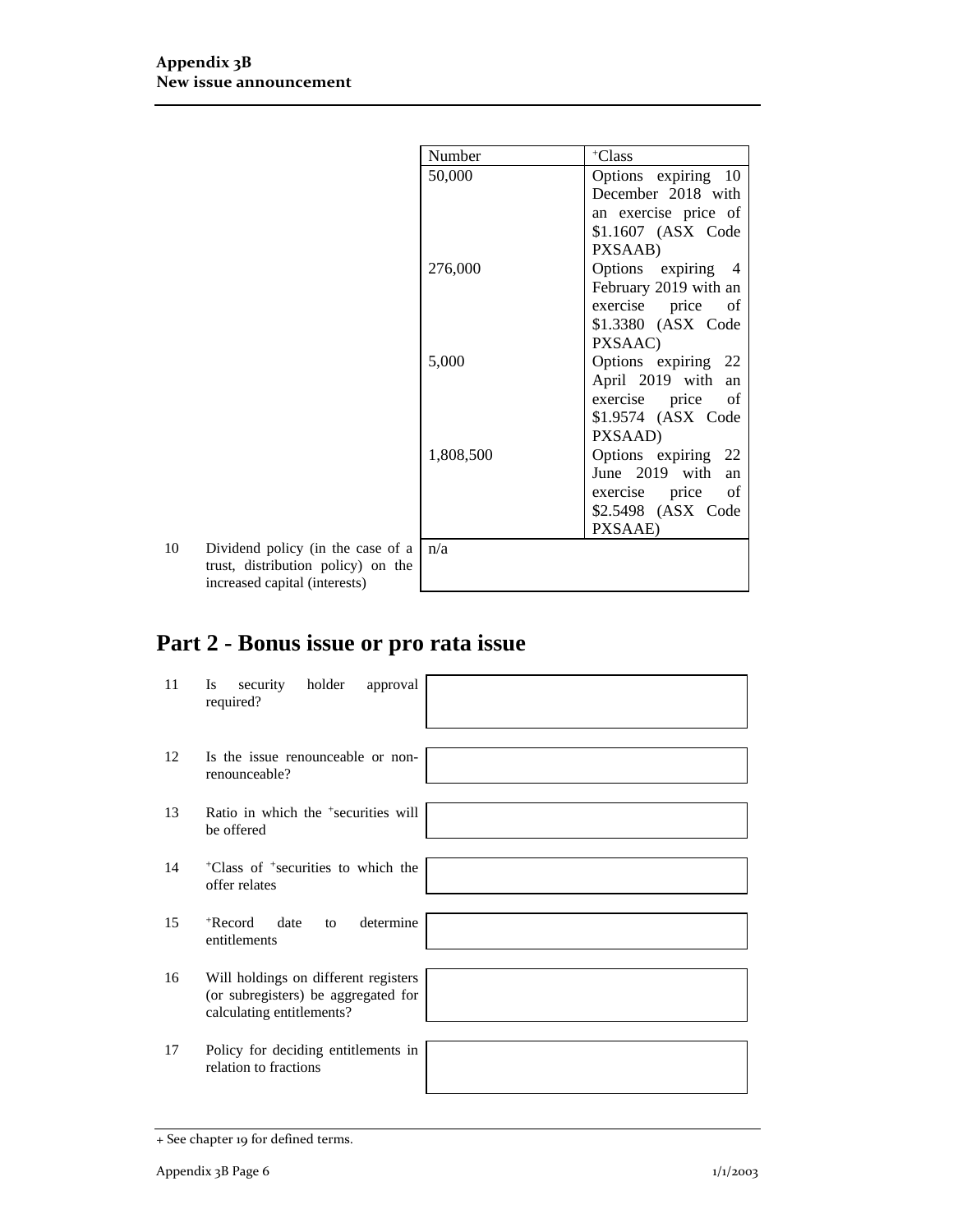| 18     | Names of countries in which the<br>entity has <sup>+</sup> security holders who<br>will not<br>be<br>sent new<br>issue<br>documents<br>Note: Security holders must be told how their<br>entitlements are to be dealt with.<br>Cross reference: rule 7.7. |  |
|--------|----------------------------------------------------------------------------------------------------------------------------------------------------------------------------------------------------------------------------------------------------------|--|
| 19     | Closing<br>date<br>of<br>for receipt<br>acceptances or renunciations                                                                                                                                                                                     |  |
| 20     | Names of any underwriters                                                                                                                                                                                                                                |  |
| 21     | Amount of any underwriting fee or<br>commission                                                                                                                                                                                                          |  |
| 22     | Names of any brokers to the issue                                                                                                                                                                                                                        |  |
| 23     | Fee or commission payable to the<br>broker to the issue                                                                                                                                                                                                  |  |
| 24     | any handling<br>Amount of<br>fee<br>payable to brokers who lodge<br>acceptances or renunciations on<br>behalf of +security holders                                                                                                                       |  |
| 25     | If the issue is<br>contingent<br>on<br>*security holders'<br>approval,<br>the<br>date of the meeting                                                                                                                                                     |  |
| 26     | Date entitlement and acceptance<br>form and prospectus or Product<br>Disclosure Statement will be sent to<br>persons entitled                                                                                                                            |  |
| $27\,$ | If the entity has issued options, and<br>the terms entitle option holders to<br>participate on exercise, the date on<br>which notices will be sent to option<br>holders                                                                                  |  |
| 28     | Date rights trading will begin (if<br>applicable)                                                                                                                                                                                                        |  |
| 29     | Date rights trading will end (if<br>applicable)                                                                                                                                                                                                          |  |
| 30     | How do <sup>+</sup> security holders sell their                                                                                                                                                                                                          |  |

<sup>+</sup> See chapter 19 for defined terms.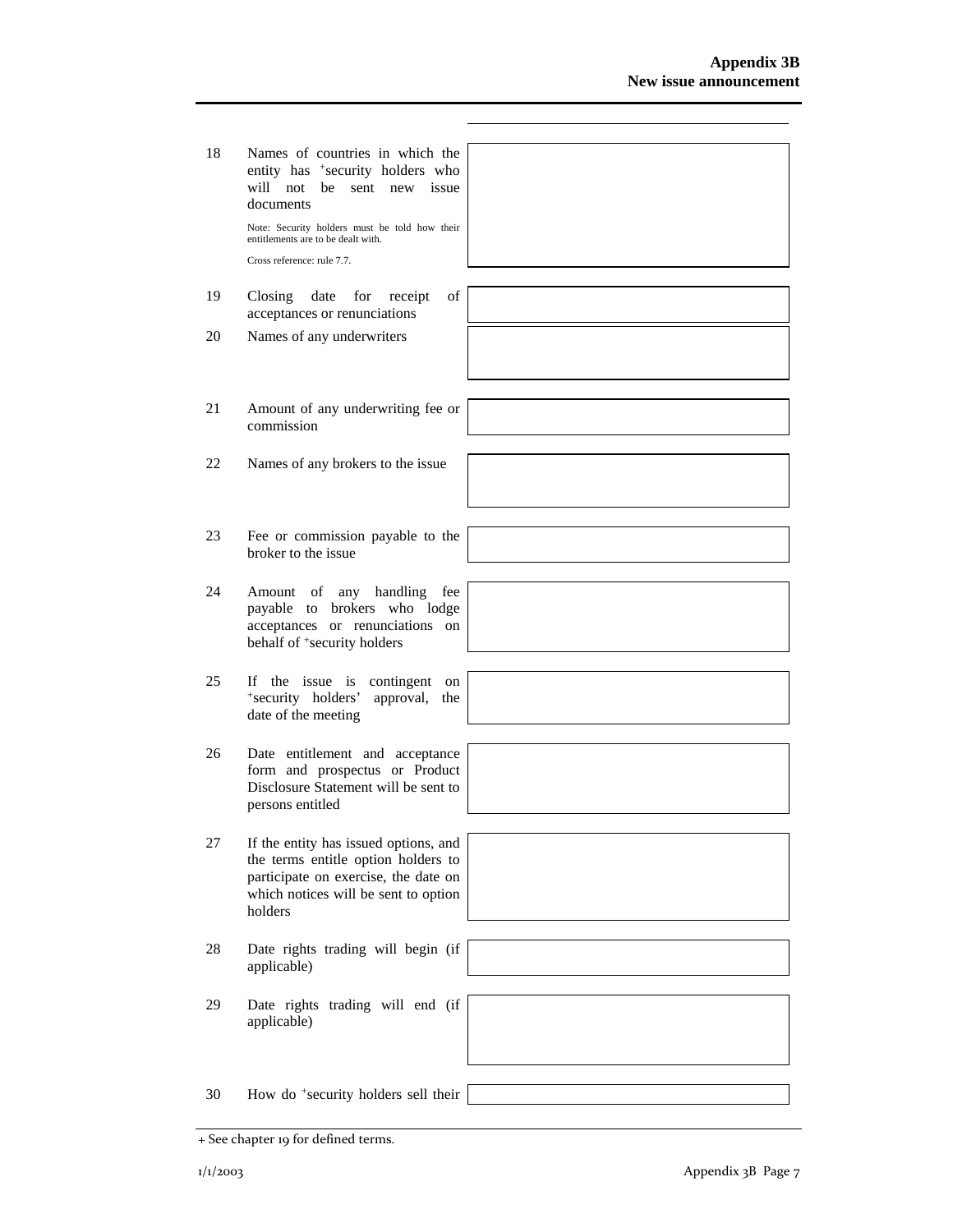|    | entitlements in full through<br>a<br>broker?                                                                            |  |
|----|-------------------------------------------------------------------------------------------------------------------------|--|
|    |                                                                                                                         |  |
| 31 | How do <sup>+</sup> security holders sell part<br>of their entitlements through a<br>broker and accept for the balance? |  |
|    |                                                                                                                         |  |
|    |                                                                                                                         |  |
| 32 | How do <sup>+</sup> security holders dispose<br>of their entitlements (except by sale<br>through a broker)?             |  |
|    |                                                                                                                         |  |
| 33 | <sup>+</sup> Despatch date                                                                                              |  |
|    |                                                                                                                         |  |

### **Part 3 - Quotation of securities**

*You need only complete this section if you are applying for quotation of securities* 

| 34                | Type of securities<br>(tick one) |
|-------------------|----------------------------------|
| $\left( a\right)$ | Securities described in Part 1   |
| (b)               | All other securities             |

Example: restricted securities at the end of the escrowed period, partly paid securities that become fully paid, employee incentive share securities when restriction ends, securities issued on expiry or conversion of convertible securities

### **Entities that have ticked box 34(a)**

#### **Additional securities forming a new class of securities**

*Tick to indicate you are providing the information or documents*

35 If the +securities are +equity securities, the names of the 20 largest holders of the additional +securities, and the number and percentage of additional +securities held by those holders

| 36 | If the <sup>+</sup> securities are <sup>+</sup> equity securities, a distribution schedule of the additional |
|----|--------------------------------------------------------------------------------------------------------------|
|    | *securities setting out the number of holders in the categories                                              |
|    | $1 - 1,000$                                                                                                  |
|    | $1,001 - 5,000$                                                                                              |
|    | $5,001 - 10,000$                                                                                             |
|    | $10,001 - 100,000$                                                                                           |
|    | $100,001$ and over                                                                                           |
|    |                                                                                                              |

37 A copy of any trust deed for the additional +securities

<sup>+</sup> See chapter 19 for defined terms.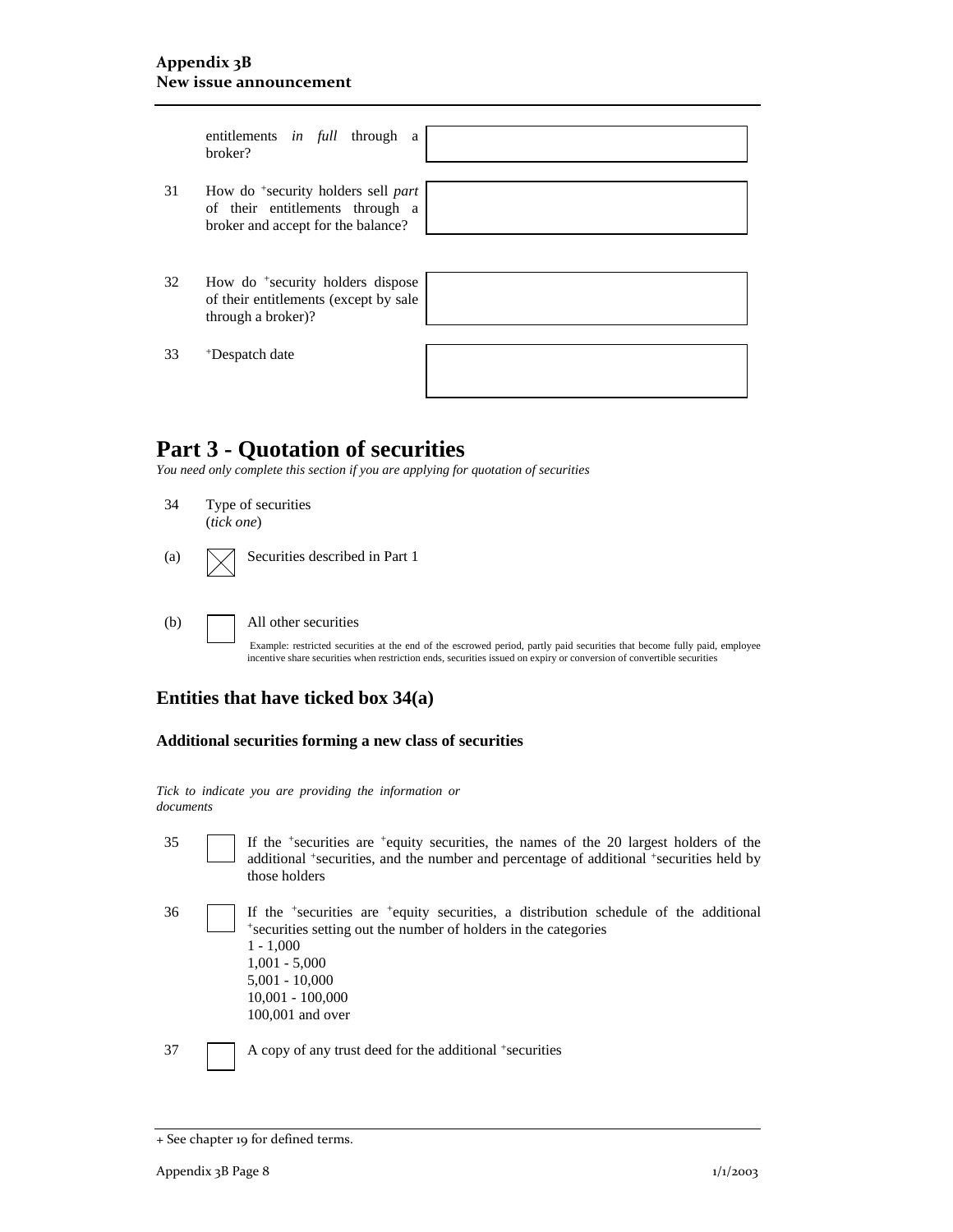### **Entities that have ticked box 34(b)**

- 38 Number of securities for which +quotation is sought
- 39 Class of +securities for which quotation is sought
- 40 Do the +securities rank equally in all respects from the date of allotment with an existing <sup>+</sup>class of quoted +securities?

If the additional securities do not rank equally, please state:

- the date from which they do
- the extent to which they participate for the next dividend, (in the case of a trust, distribution) or interest payment
- the extent to which they do not rank equally, other than in relation to the next dividend, distribution or interest payment
- 41 Reason for request for quotation now

Example: In the case of restricted securities, end of restriction period

(if issued upon conversion of another security, clearly identify that other security)

|    |                                                                                                                          | Number | <sup>+</sup> Class |
|----|--------------------------------------------------------------------------------------------------------------------------|--------|--------------------|
| 42 | Number and <sup>+</sup> class of all <sup>+</sup> securities<br>quoted on ASX (including the<br>securities in clause 38) |        |                    |
|    |                                                                                                                          |        |                    |

<sup>+</sup> See chapter 19 for defined terms.